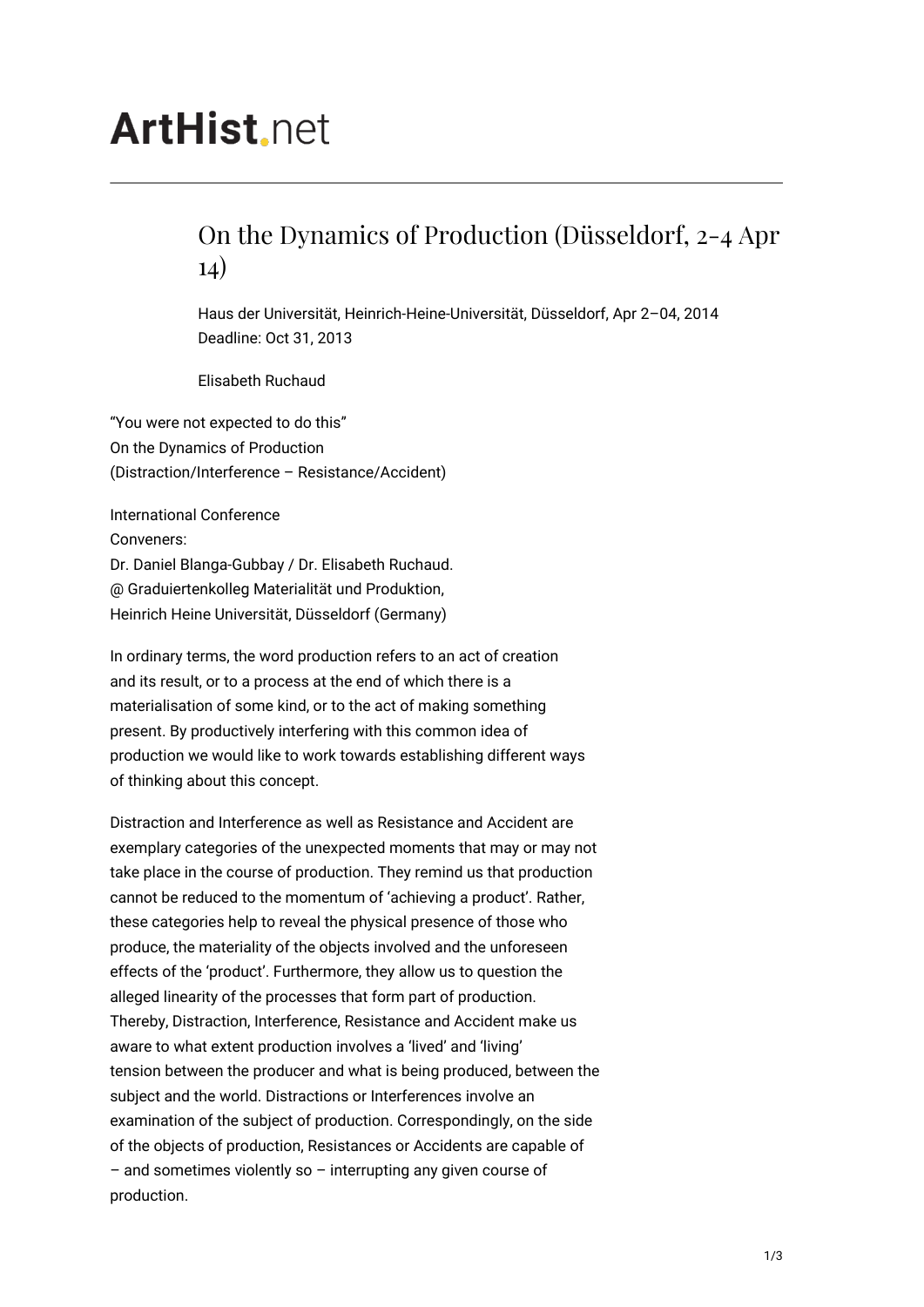## ArtHist.net

These dynamics of production and their distinctive and creative potentialities will form the main focus of this conference. In order to structure the topic, the conference will be divided into four sections. The following suggestions serve purely illustrative purposes.

Who: Traces of production This panel aims to question the unexpected traces of the producers' presence, from medieval copyists' variations to Hitchcock's cameos in his own movies. There are at least two different approaches towards exploring the traces of production: on the one hand, by starting from the object so as to find the unexpected traces of the authors' physical presence (beyond his signature); on the other hand, by starting from the author/actor in order to see the (un-) intentional plan of leaving archaeological traces in the course of production.

Where: Spaces of production This section investigates the relationship between distance and production in two different directions. Firstly, by concentrating on the interval between task and result and on the singular forms of creation evolving from this space. Secondly, unexpected results can also emerge from any production of distance in terms of material objects or practices such as: proxemics in theatrical performances, modern museography, Warburg's Bilderatlas.

Why: About the necessity of resistance Far beyond the contingency of the unexpected, this session aims to examine the material presence of a refusal to produce. This is manifest in, for example, the modern idea of going on strike or in the well-known "I would prefer not to" with which Melville's Bartleby stubbornly decides to resist the process of copying. The identity between task and result is only alleged and this tends to conceal the self-productive presence of production as an intrinsically human process! We would like to analyse the political aspects of resistance by concentrating on the potentialities of inaction.

When: Temporalities of production This panel will attempt to highlight historical continuities as well as ruptures in the unexpectable dynamics of production. This can be achieved by asking how the very notions of production or temporality, for example, have been modified in the course of historical evolution. From the copyists of antiquity to the invention of the printing press and beyond, from the 'birth of the artist' in the 12th/13th centuries to Walter Benjamin's concept of technical reproduction, this session is dedicated to the heterogeneous and discontinuous processes of production and their relation to the category of the unexpected.

We would like to invite scholars from the Humanities and related